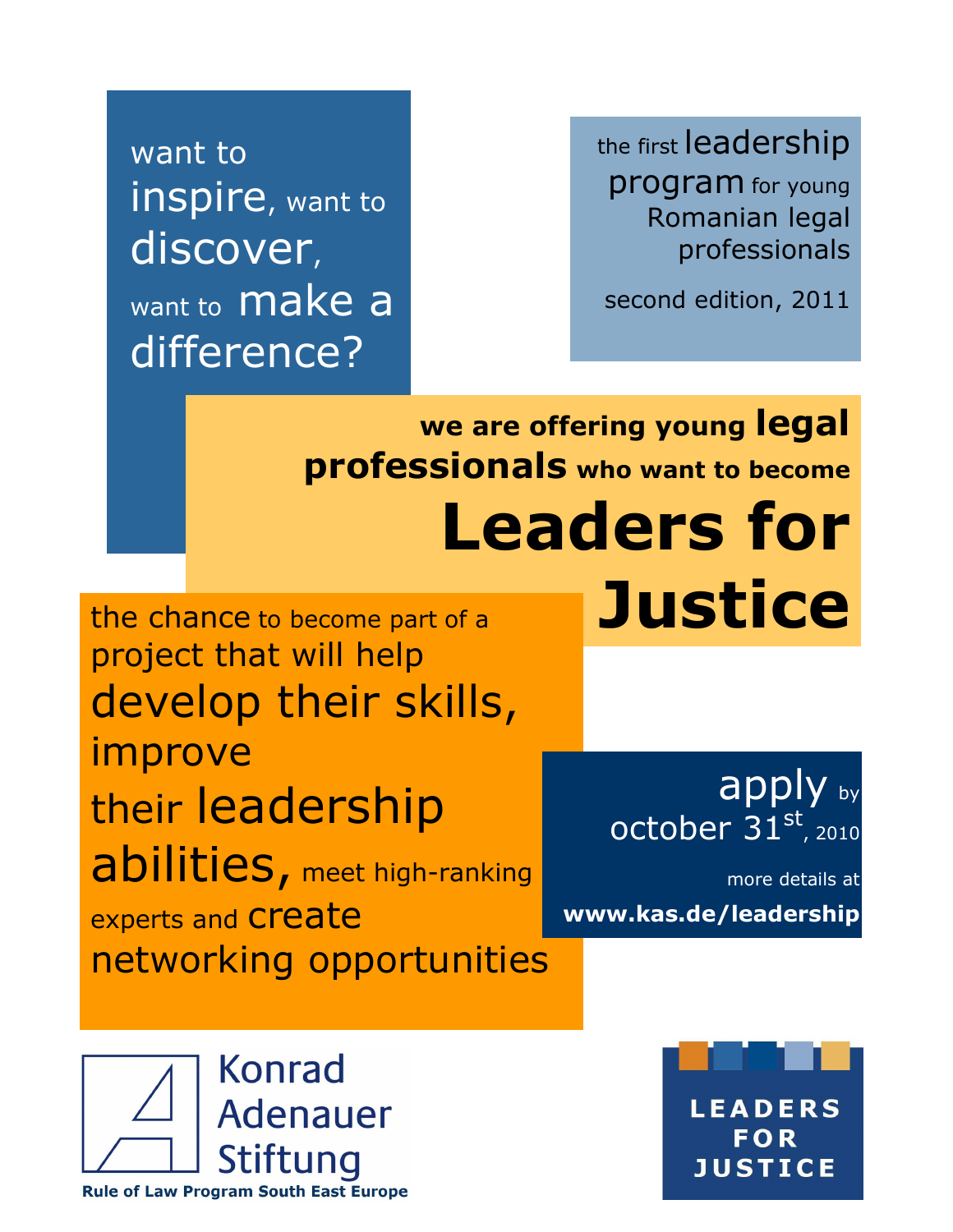# **Leaders for Justice**

Leadership Program for Young Romanian Legal Professionals

2011

The Rule of Law Program South East Europe of the Konrad-Adenauer-Stiftung announces the beginning of the second edition of the Leadership Program for Romanian Junior Lawyers – "Leaders for Justice" ("Lideri pentru Justiție").

**Application process:** September 20<sup>th</sup> - October 31<sup>st</sup> 2010

The application is open to Romanian law students (in their last year of university studies), postgraduate and PhD students, as well as young legal professionals, in the first three years of their career.

You should send your application in **English** to **leadership@kas.ro** by **October 31st, 2010**. We will select **20** young and future lawyers with **leadership potential**.

- The Application pack shall include:
	- your **curriculum vitae**
	- a one page **letter of motivation**

- a 2-page essay: **"My first 90 days as the Romanian Minister of Justice".** Your essay should answer the following questions: *What do I intend to do? Who will be part of my team? How will I achieve my objectives?* 

Only documentation sent in **English** will be considered.

## **Selection of participants:** November 2010

- will consist of:
	- **pre-selection** based on your **written applications**
	- **interview** with the selection committee
	- **assessment center**.

## **Successful applicants will be informed by the end of December 2010.**

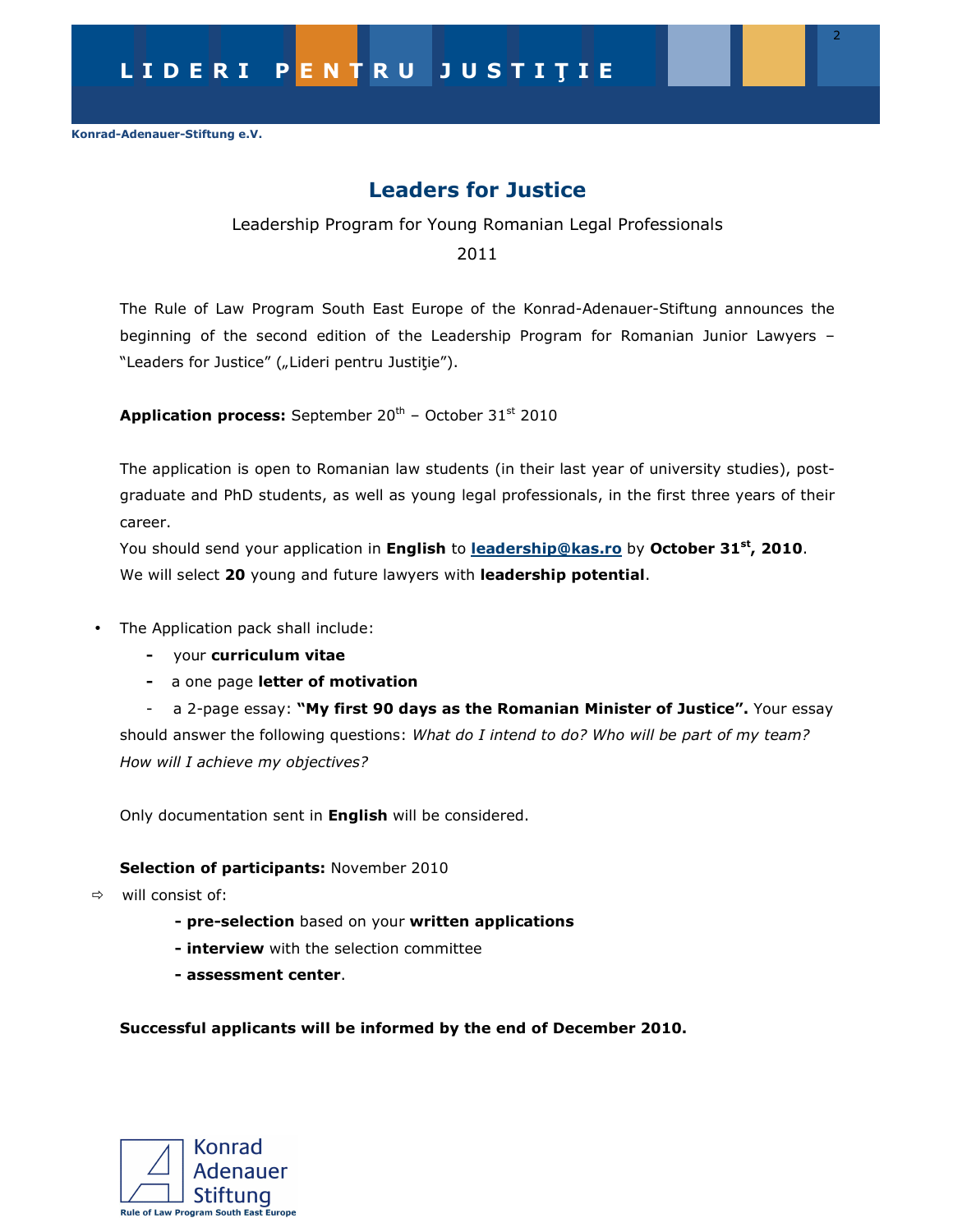#### **WHAT TO EXPECT?**

 $\Rightarrow$  Experts and foreign guests, all inspiring characters, will guide your footsteps on the path of **leadership**. You will learn from the knowledge and experience of your tutors and your colleagues alike, share best practices and expand your professional horizon.

 $\Rightarrow$  As participant in this program, you will have access to all conferences and seminars organized by the RLP SEE in Romania.

 $\Rightarrow$  In order to successfully end the program, you have to prove your leadership skills by developing a group project together with your fellow participants.

 As **commitment** and **integrity** are the key-words, participation in all of the sessions is compulsory.

The primary **goal** of the leadership program is the creation of a pool of young individuals who understand the importance of values and integrity, and who are ready to take the lead in promoting rule of law principles and enforce them through their work.

The project's **objectives** are to train talented junior lawyers to become leaders in their field, to equip them with essential leadership skills, project management abilities, as well as substantive knowledge about democracy, rule of law, justice and especially professional ethics. They will also be involved in individual and group projects in order for them to have a practical understanding of what being a leader means.

The **target group** of this program is made of law students in their last year of university studies, master or doctoral law students, and recent law graduates in the first 3 years of their professional career, who prove leadership potential. The participants, coming from all over Romania, need to be genuinely interested and committed to play a pro-active role in the evolutions of the legal and socio-political system of Romania.

The **activities** envisaged by the project will comprise three main components: learning, seeing and doing. Each of these components focuses on the development of key abilities foreseen for the participants in the program. The program consists of six training sessions throughout 2011, meetings with experts, seminars, and developing a project.

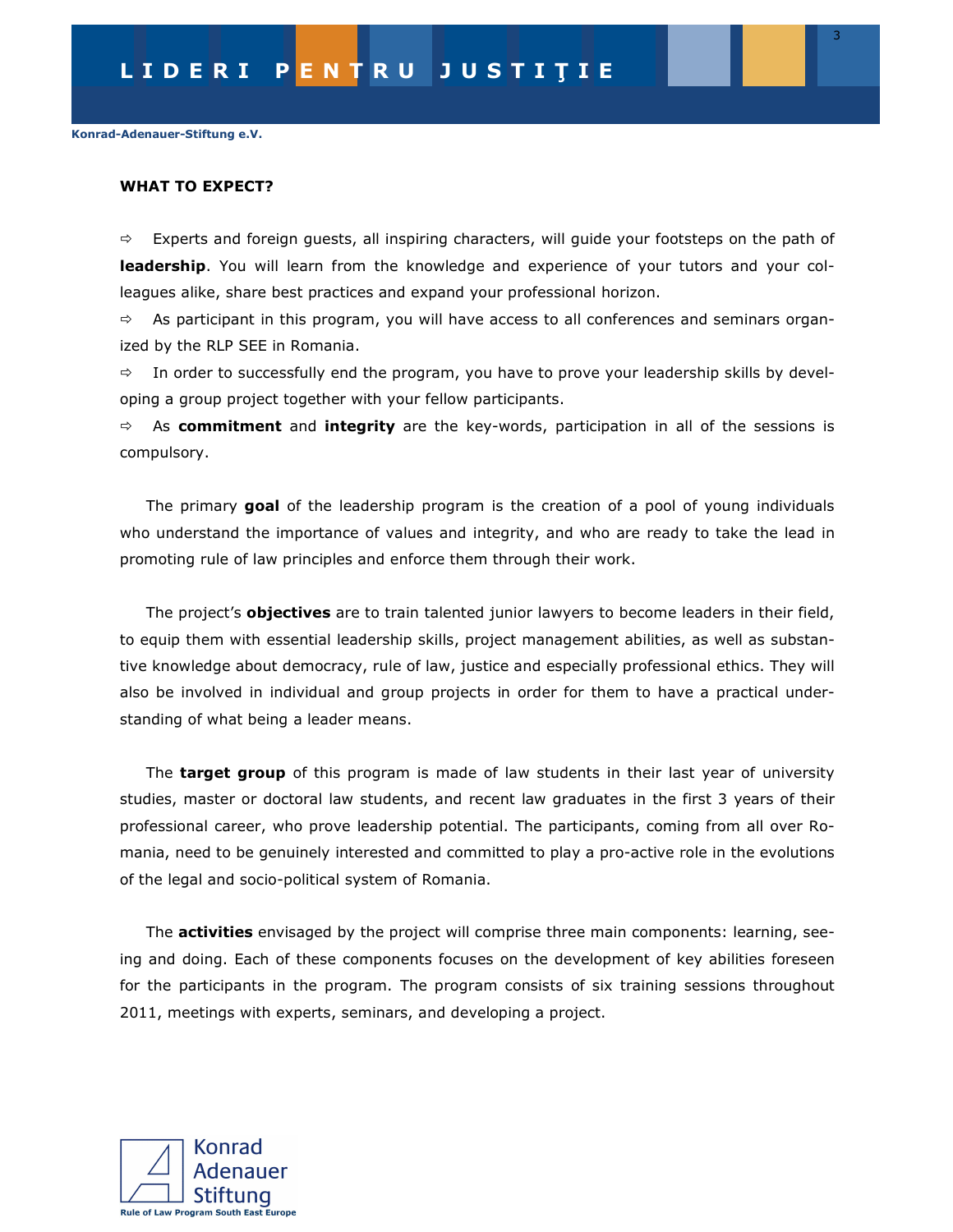4

**Konrad-Adenauer-Stiftung e.V.** 

#### **Training sessions:** February – June 2011

#### **I. Vision and Creativity. Let the Thinking Begin!**

- Humanity as the fundamental value of justice
- How to design the right vision
- Creativity and critical skills
- A vision for change in the justice system

#### **II. Team Leading and Team-work. The Tale of** *I Do* **vs.** *We Do*

- Building trust while you lead
- The secret of teamwork: inspiration and motivation
- -Basic communication skills for managers

#### **III. Decision Making and Change Management. The Art of Sound Choices**

- The modern concept of justice
- Decision toolkit for legal professionals
- Planning for change
- My personal plan of action

#### **IV. Project Management. The "How to" that Will Make the Difference**

- Mentorship values
- Supervision skills for legal professionals
- Transforming vision into action: resources management

#### **V. Communication Skills. Say It Better, Write It Better**

- Is Morality the permanent challenge of Law?
- Communication and presentation skills
- -The persuasion toolkit of the leader

#### **VI. Evaluation and Feedback. What Else You Need to Know to Make a Good**

 **Leader** - Workshop/Review Session

- What did I learn from the *Leaders for Justice* program?
- Why do I want to be a good leader?
- Where can I find the necessary resources?
- When shall I start to practice leadership?